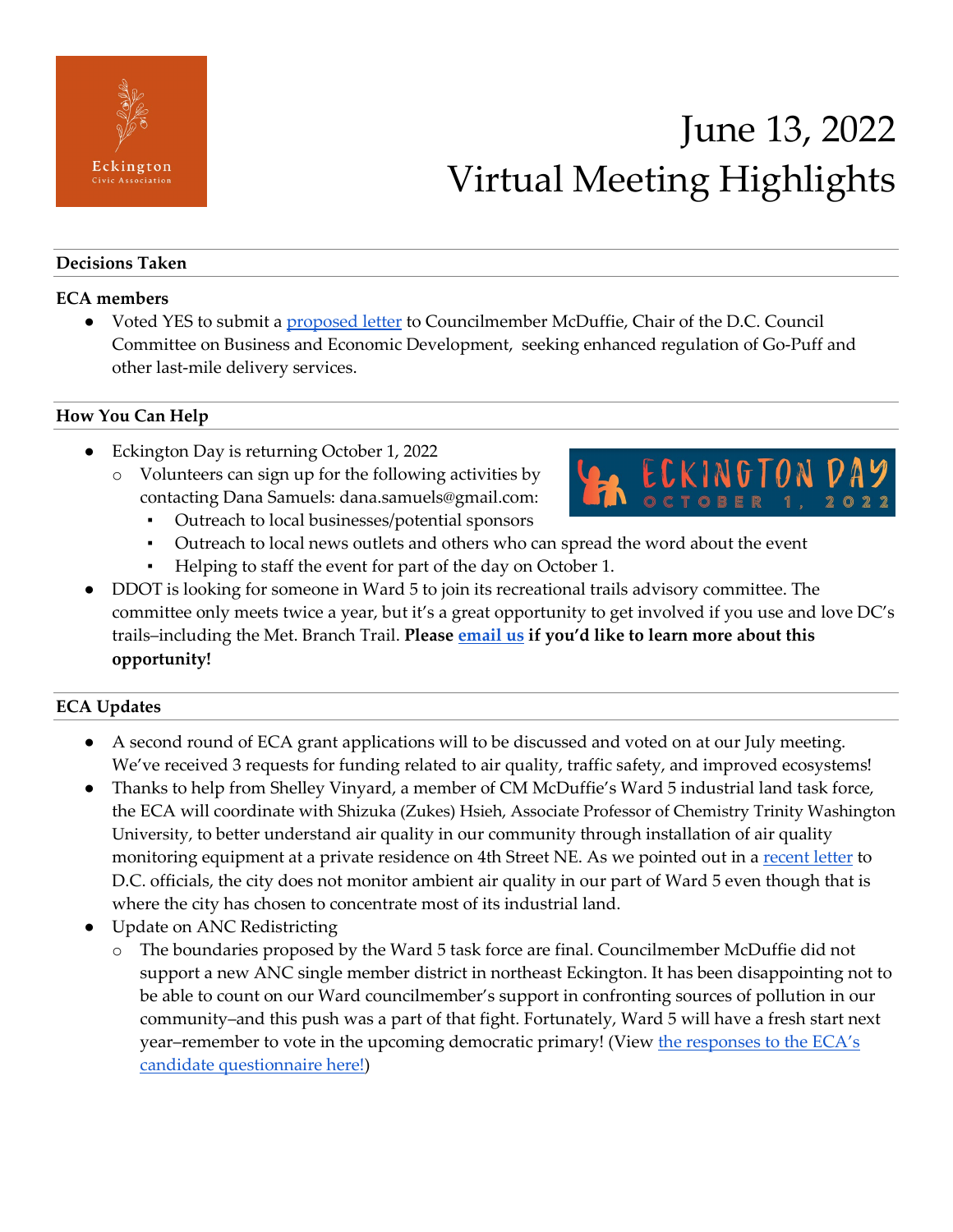- o Eckington and Edgewood will be part of the new seven-member ANC 5F. Eckington will be represented by four commissioners, one of whom (5F04) will represent residents in Edgewood too. Eckington's new SMD boundaries are pictured on the included map.
- o After 4 years serving as ECA President and Treasurer, respectively, Conor and Neil are going to be stepping down from those roles at the end of this year. Taylor will also be stepping down after two years as Vice President. The ECA elections in November are going to be an important opportunity to bring fresh energy to the association. Please don't hesitate to get in touch with [Conor](mailto:conormarcusshaw@gmail.com) if you're interested in running for office this fall.
- o Dana Samuels has been fostering dogs through [Lucky Dog Animal Rescue.](https://www.luckydoganimalrescue.org/about) Folks who might be interested in adopting a dog can reach out to her at dana.samuels@gmail.com.



#### **Upcoming Meetings & Events**

- First and third Saturday of every month: [community cleanup with Eckington Parks & Arts](https://eckingtonparks.com/events)
- Saturday, June 18: Eckington Parks & Arts: StoryThyme & Book Bike, 10:00 10:30 in Tanner Park
- Monday, July 11: Next ECA monthly meeting
- *The ECA will not be meeting in August*
- Saturday, October 1: Eckington Day!

#### **About the Eckington Civic Association**

The Eckington Civic Association meets the first Monday of each month (unless otherwise noted). You do not need to be a member to attend. If you are interested in becoming a member of the association, which allows you to vote at meetings and serve on committees, please registe[r HERE.](https://www.eckingtonsupporters.com/signup-2) Membership is free for residents (your participation is your most valuable contribution!), but we welcome donations [HERE.](https://www.paypal.com/donate/?hosted_button_id=89Y6W4TJ2UYXY)

Website: [https://eckingtoncivicassociation.com](https://eckingtoncivicassociation.com/) Twitter: [@EckingtonCivic](https://twitter.com/EckingtonCivic) Email: [eckingtoncivic@gmail.com](mailto:eckingtoncivic@gmail.com)

Join the Eckington Google Group [HERE.](https://groups.google.com/u/3/g/eckington) You can also follow us on NextDoor!

#### **2022 ECA Officers**

Conor Shaw, President Dana Samuels, Daniel Agold, Taylor Kennedy, and Brandt Witt, Vice Presidents Neil Shah, Treasurer Ben Colbert, Communications Director

#### **Other contact information**

**DC 311 (this is where you should file city service requests, like rodent abatement, tree planting, etc.)**